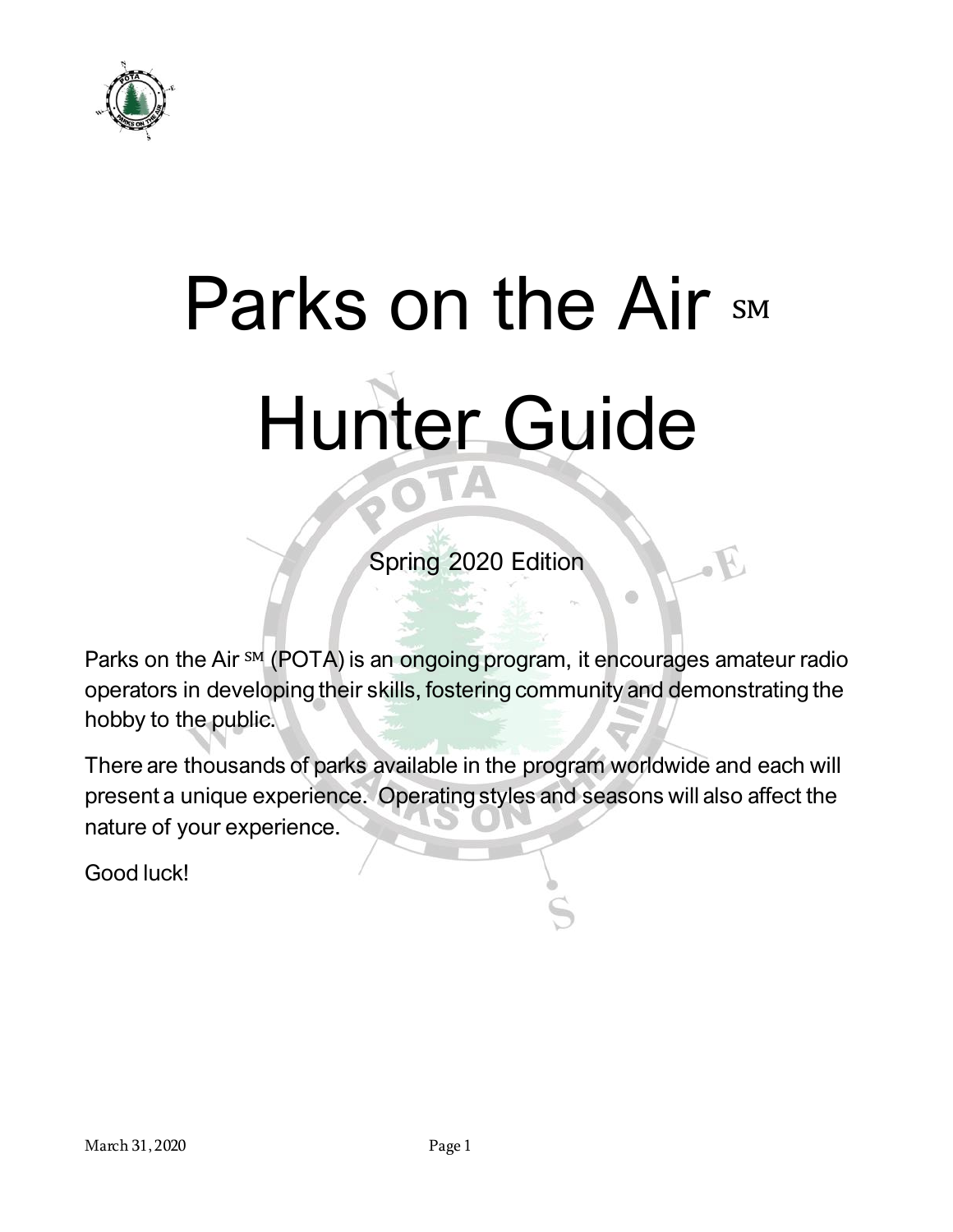

# **Table of Contents**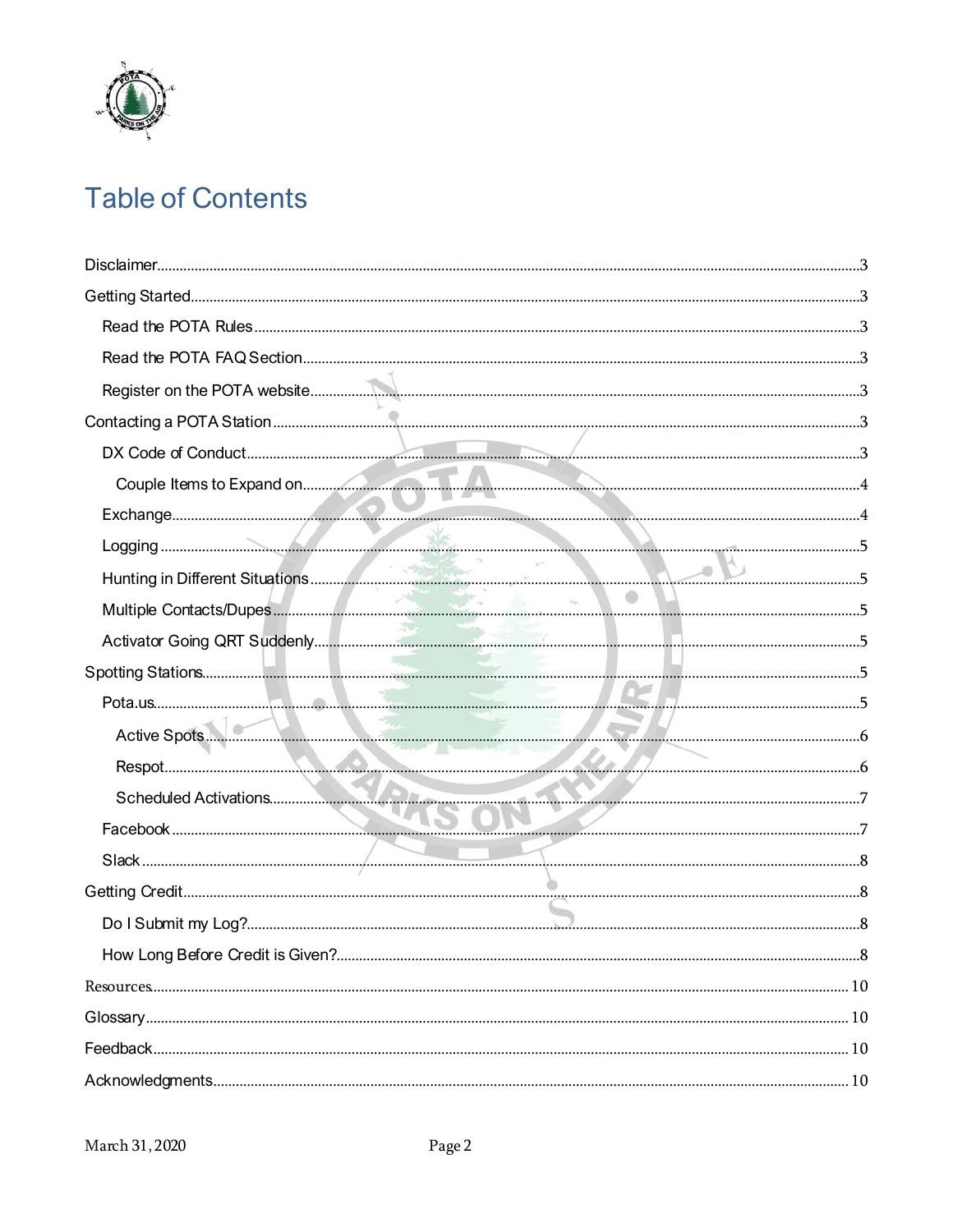

## <span id="page-2-0"></span>**Disclaimer**

This document is intended for amateur radio operators interested in participating in the Parks on the Air SM (POTA) program. It is not meant to be a complete checklist or procedure.

# <span id="page-2-1"></span>Getting Started

## <span id="page-2-2"></span>Read the POTA Rules

POTA is about having fun, but we do have some rules. Make sure to read the rules and understand them, they are available on the websit[e https://parksontheair.com/rules](https://parksontheair.com/rules)

After you read the rules, FAQs, and this guide, if you have questions, feel free to engage the other POTA community members. POTA is available on social media at Facebook

<https://www.facebook.com/groups/parksontheair> and Slac[k https://parksontheair.slack.com](https://parksontheair.slack.com/). There are many excellent videos available on YouTube as well.

## <span id="page-2-3"></span>Read the POTA FAQ Section

The FAQ section contains a lot of answers to common questions about POTA. Please take the time to read this webpage[. https://parksontheair.com/faq/](https://parksontheair.com/faq/)

#### <span id="page-2-4"></span>Register on the POTA website

<https://www.parksontheair.com/wp-content/uploads/How-to-Register.pdf>

Create an account on the POTA website. It is best to use one of your existing accounts on Amazon, Google, or Facebook when signing in. Once you have your account established you can add any callsigns to your account you've previously held, including 1x1 calls. If you use modifiers add them to your account as well. For example, N3VEM activating a park in Canada would add VE3/N3VEM.

If you have contacted a POTA station prior to setting up an account, as long as the activator you contacted has sent in their log. You should see your contacts under your new account.

# <span id="page-2-5"></span>Contacting a POTA Station

## <span id="page-2-6"></span>DX Code of Conduct

POTA follows the DX code of conduct. We ask all activators and hunters to adhere to this code

<http://dxcc.info/eng11/index.htm>

- 1. I will listen, and listen and then listen again before calling.
- 2. I will only call if I can copy the DX station properly.
- 3. I will not trust the Cluster and will be sure of the DX station's callsign before calling.
- 4. I will not interfere with the DX station or anyone calling and will never tune up on the DX frequency or in the QSX slot.
- 5. I will wait for the DX station to end a contact before calling.
- 6. I will always send my full call sign.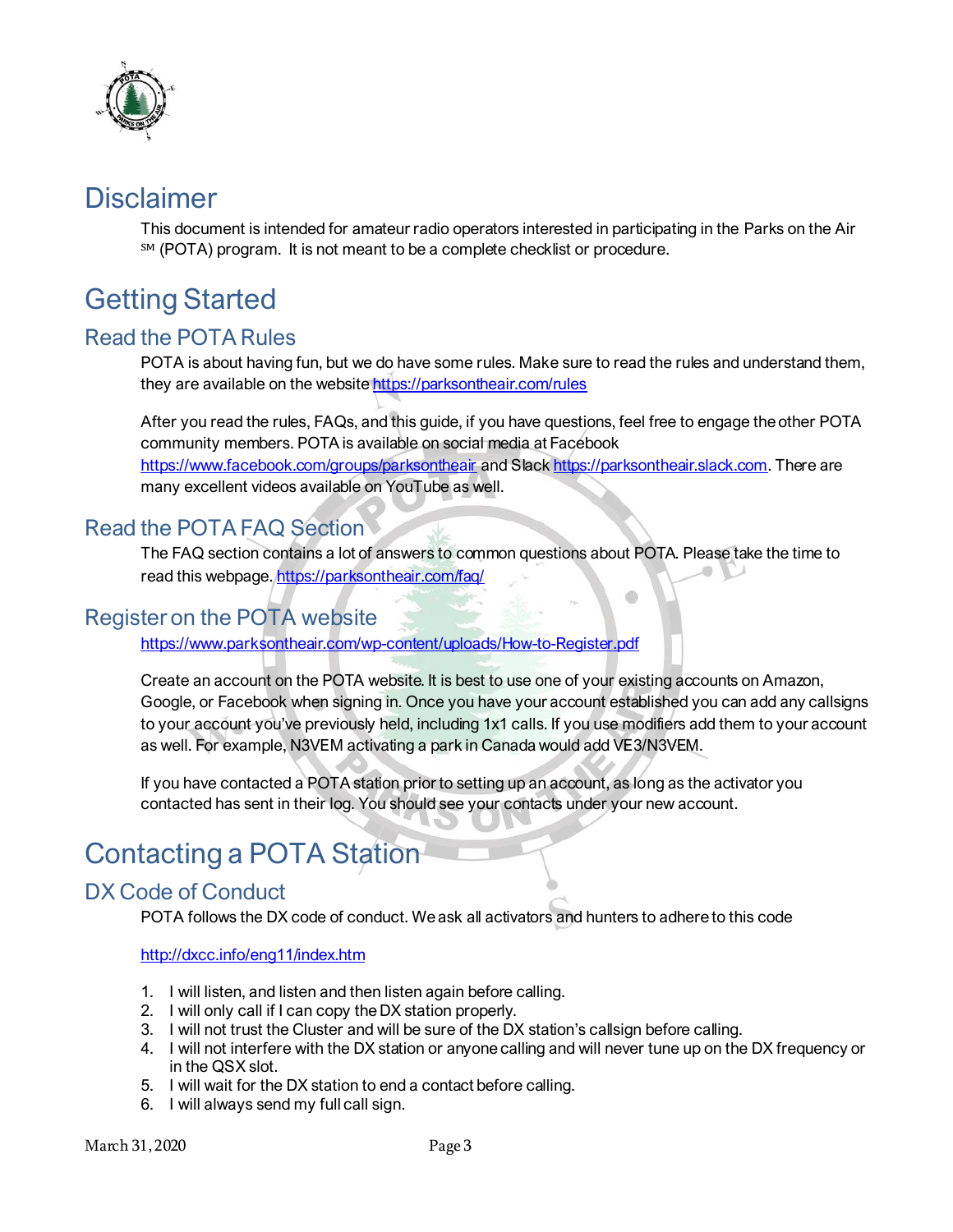

- 7. I will call and then listen for a reasonable interval. I will not call continuously.
- 8. I will not transmit when the DX operator calls another callsign, not mine.
- 9. I will not transmit when the DX Operator queries a call sign, not like mine.
- 10. I will not transmit when the DX operator requests geographic areas other than mine.
- 11. When the DX operator calls me, I will not repeat my callsign unless I think he has copied it incorrectly.
- 12. I will be thankful if and when I do make a contact.

#### <span id="page-3-0"></span>Couple Items to Expand on

- It should also be noted that if you need to send a tone to tune your antenna tuner or amplifier, go a minimum of +/- 5kHz from a station that is using a frequency.
- Parks on the Air SM welcomes all ham radio operators to participate. Which means we have a wide range of experiences, from Elmers to recently licensed hams. For most this is how they learn to call CQ, handle pile-ups, and answer a CQ. Please be patient and considerate with new activators. You are a part of their learning!

## <span id="page-3-1"></span>**Exchange**

POTA does not require a formal exchange.

Typically, activators like the following for their log: Callsign, Signal Report, and State

- Most often activators would like to receive real signal reports.
- Some activators will provide their park # for your personal log (ie: K-1518).

Be sure to use phonetics when first giving your callsign. It is best practice to use the NATO phonetic alphabet[. https://en.wikipedia.org/wiki/NATO\\_phonetic\\_alphabet](https://en.wikipedia.org/wiki/NATO_phonetic_alphabet)

There are times where an activator will be participating in a contest (like a state QSO party), while in a park. Be sure to listen for any contest exchange!

Sometimes the activator will be quick with the QSO, as they may have a pileup to go back to. Other times they may give you information about their portable setup at the park. This is an open invite to share your station information with them. Be open that they may want to get back to calling CQ as most activators are on battery power and have a limited time to operate.

An example exchange with an activator would be:

Activator: CQ CQ Parks On The Air, this is Kilo 8 Zulu Romeo Yankee at K-1518, Maybury State Park in Michigan. Standing by for a call. Hunter: Kilo Alpha 0 X-Ray Tango Tango Activator: Kilo Alpha 0 X-Ray Tango Tango, QSL? Hunter: Roger Roger, You are 58 into California. Excellent signal over here. Over Activator: Thanks for the 58 into CA, you are 57 into park # K-1518, QSL? Hunter: Roger Roger Activator: Thanks, 73 Hunter: Thanks for K-1518, 73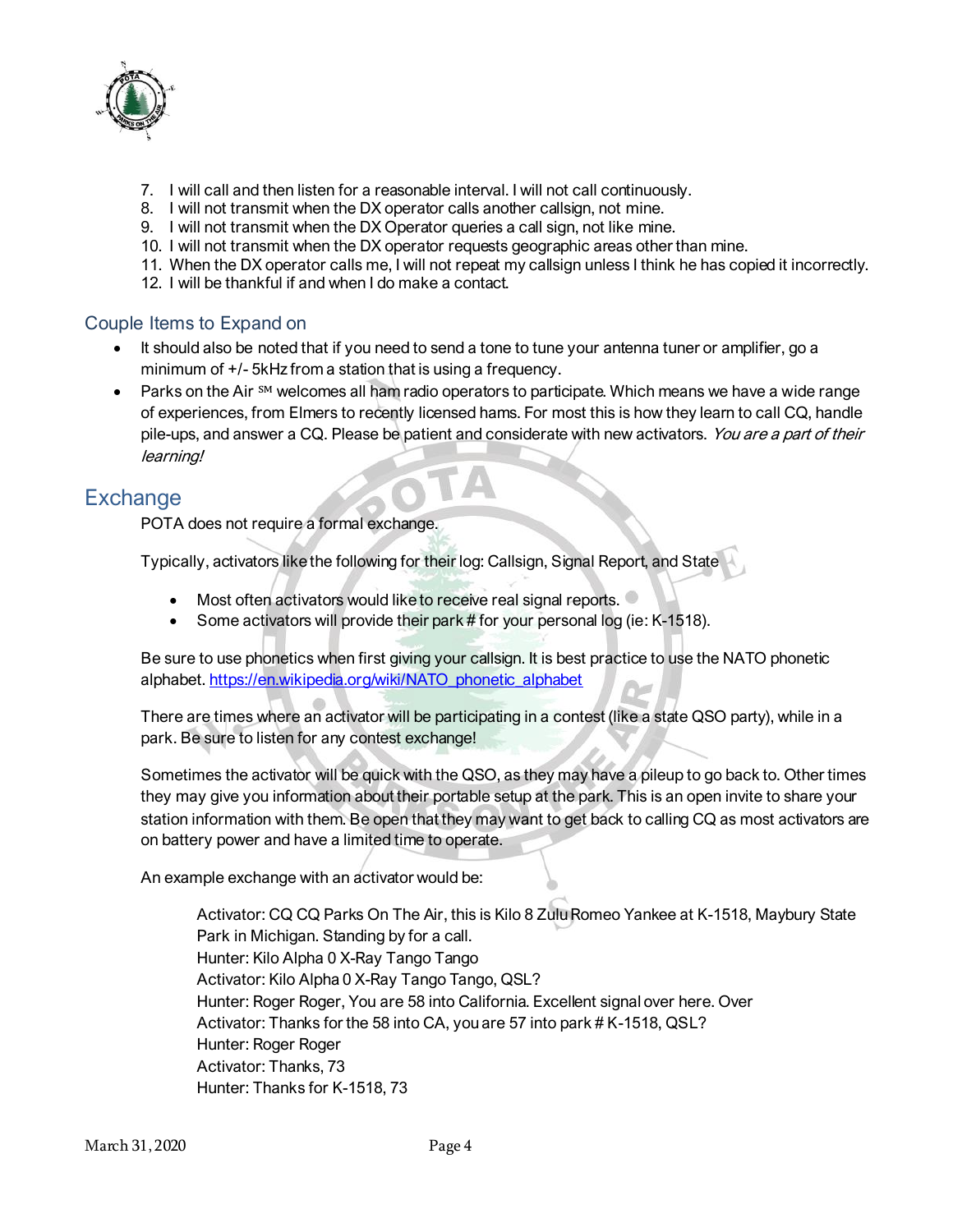

## <span id="page-4-0"></span>Logging

#### Hunters do not submit logs. It is the activators responsibility to upload their log for you to receive credit.

You do not submit any log, as a hunter, to POTA. Although you can and should still keep a personal log for the contact. You are still free to upload your log to LOTW, QRZ, or any other QSL confirmation tool.

## <span id="page-4-1"></span>Hunting in Different Situations

Not all the time you will be operating at your home station. If one of the following operating situations apply to you then feel free to include them when you contact the activator. This might help you break through a pile up. (ie: "K8ZRY QRP") Below are a couple examples.

- **Mobile**
- Portable
- Maritime Mobile
- QRP
- Park to Park (Used when you are in a park registered on parksontheair.com & you are contacting someone in another POTA park)

## <span id="page-4-2"></span>Multiple Contacts/Dupes

Even if you have contacted the same operator at the same park in the past. You will help the activator greatly by getting their minimum of 10 contacts for an activation or towards an award.

Under certain conditions, you can contact the same operator at the same park, multiple times during the current UTC day. You can contact the activator for each mode they use, and each band they operate during that current UTC day, and it will not be a duplicate contact.

Ie: K8ZRY is activating K-1518 at 20:00 UTC. KA0XTT successfully contacts him on 20m SSB. At 21:00 UTC K8ZRY moves to 20m FT8. KA0XTT successfully makes contact again. This is not considered a duplicate contact as this was on a different mode. Same goes for different bands.

With the permission of your club, you can give the activator a club call sign as well as your own callsign.

## <span id="page-4-3"></span>Activator Going QRT Suddenly

Sometimes activators have to cut short a conversation or an activation for a variety of reasons. The common ones could be: weather, antenna/radio/power problems, or visitors (Park's Staff or others)

Some activators have a goal of the number of parks they want to activate in a time frame. Some POTA folks have activated all Washington DC parks in a weekend. In order to activate the 28 parks there in 2 days, you have to move fast! Sometimes that means leaving a pileup.

# <span id="page-4-4"></span>Spotting Stations

<span id="page-4-5"></span>Pota.us [\(pota.us\)](file:///C:/Users/zraubing/Downloads/pota.us)

March 31, 2020 Page 5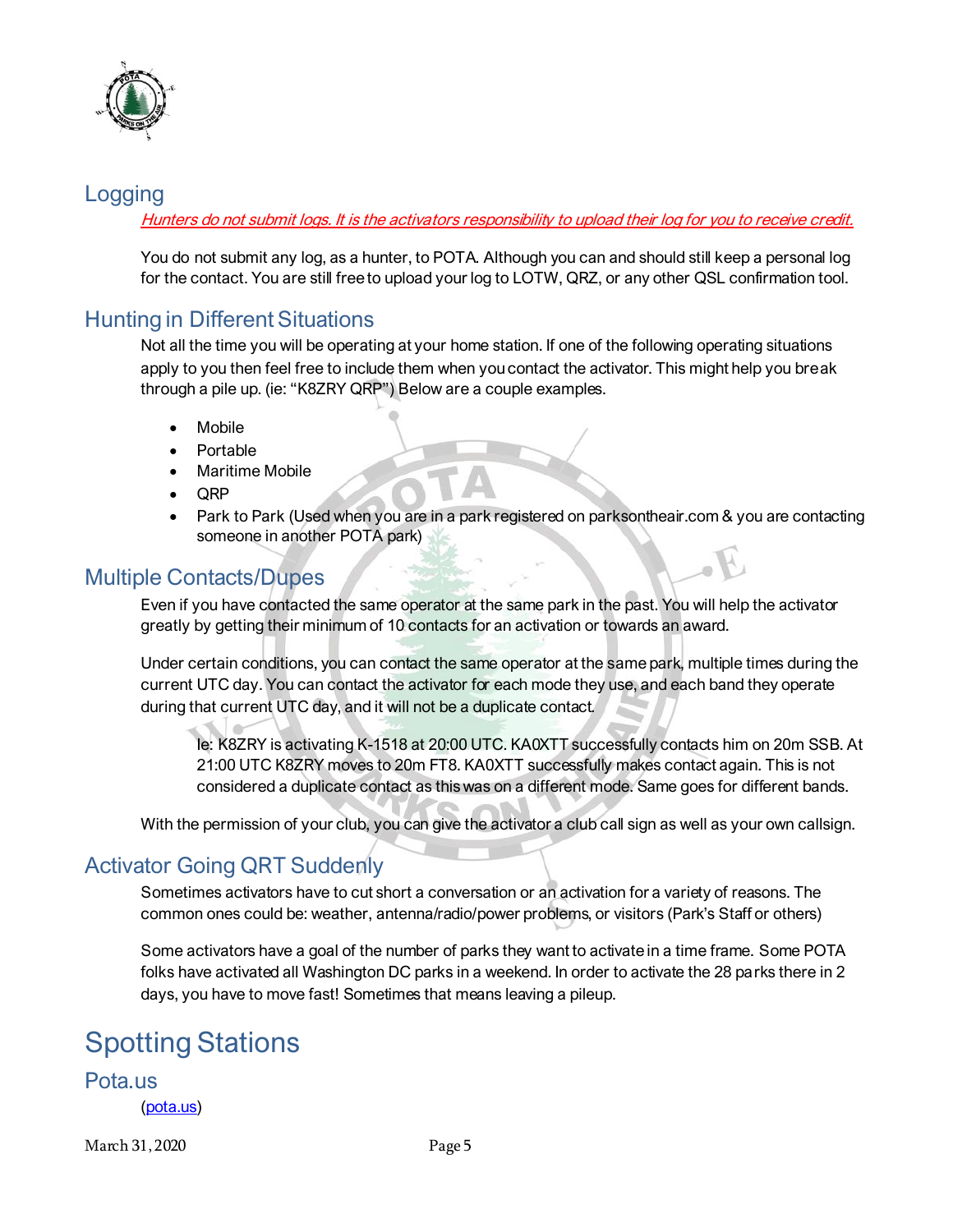

This is the official spotting website for POTA. You can see current activations, as-well-as, scheduled activities.

There are a couple different views for pota.us. If you click the three bars in the upper left corner, check out "Late Shift Mode" & "Prefer Table View".

If an activator is participating in a contest from a park, and you make contact with them. Ask if you can spot them. Some contest PROHIBIT spotting.

#### <span id="page-5-0"></span>Active Spots

This is where all active stations within the past 30 minutes will be located. You can see their callsign, frequency, park information, & comments.



#### <span id="page-5-1"></span>Respot

If you can reliably hear an activator calling CQ POTA. You can help that activator get the word out by spotting them on pota.us!

If you can hear hunters contacting the activator but are unable to hear the activator. Then please do not spot the activator.

If you contact an activator, a great way to lend them a hand is to respot them on pota.us. This lets other hunters know that the activator is still activating the park. You can also add comments on the respot like: "57 in Michigan" or "Stated going QRT in 10 minutes"

All you need to do is click on respot, update it with information and click "Spot"

You can also spot on other spotting sites, if you wish. Although POTA does not support other spotting services (only pota.us).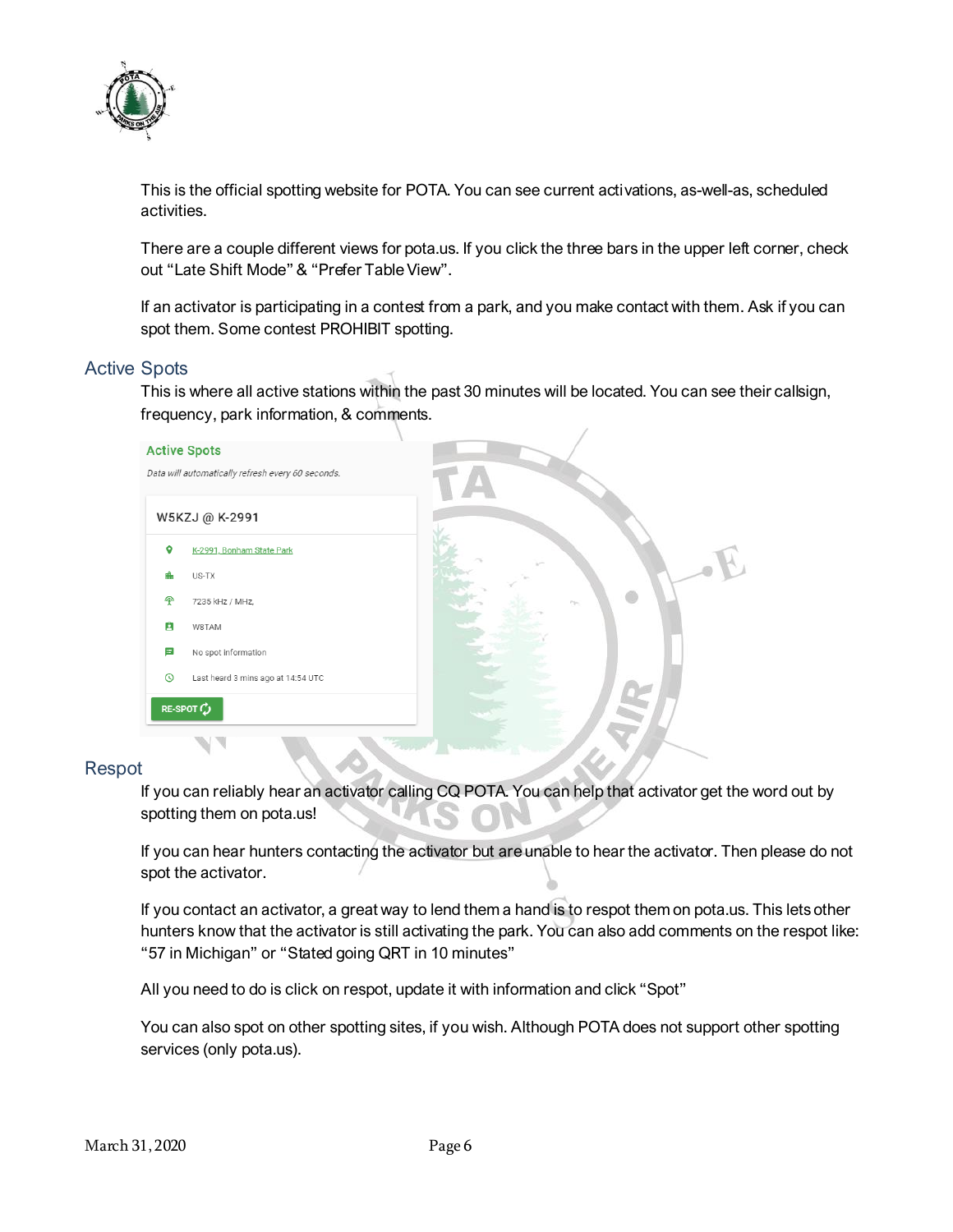

#### <span id="page-6-0"></span>Scheduled Activations

If you click on the "Activations" tab this will direct you to a page where activators can post their tentative activation schedule. This is so that hunters can keep an eye out for them on the bands and spot them if they are heard.

| Park ID Search<br><b>Activations</b><br>$\mathbf{C}$<br>≡                                                                                                | 自<br>47<br>HOME                               | ⊙<br>n.<br><b>SPOTS</b><br><b>ACTIVATIONS</b><br><b>MAP</b><br><b>ADD SPOT</b> |
|----------------------------------------------------------------------------------------------------------------------------------------------------------|-----------------------------------------------|--------------------------------------------------------------------------------|
| WY7AA @ K-3295                                                                                                                                           | KB1WEI @ K-2198                               | W5KV @ K-4568                                                                  |
| ш<br><b>Curt Gowdy State Park</b>                                                                                                                        | <b>Skidaway Island State Park</b>             | п,<br>El Camino Real del los Tejas National Historic Trail                     |
| o<br>K-3295, US-WY                                                                                                                                       | ۰<br>K-2198, US-GA                            | ۰<br>K-4568, US-LA, US-TX                                                      |
| ൈ<br>20M SSB and FM Sats                                                                                                                                 | ھ<br>40m 20m                                  | P<br>80.40.20.17.15.10                                                         |
| $\odot$<br>2020-04-01 19:00 to 2020-04-01 23:00 UTC                                                                                                      | ര<br>2020-04-02 12:00 to 2020-04-02 17:00 UTC | $\odot$<br>2020-04-02 17:00 to 2020-04-02 20:00 UTC                            |
| Times are estimates. Will stay until the rain comes. I will see how<br>my 20M SSB does, and I will certainly make some DN71 contacts<br>on the FM birds. | My 1st attempt to activate!                   | 100w. Cell coverage spotty, please spot.                                       |

#### <span id="page-6-1"></span>Facebook

[\(https://www.facebook.com/groups/parksontheair/](https://www.facebook.com/groups/parksontheair/))

Many activators will also post on the POTA Facebook group. Some even post pictures and maps of their QSOs after the activation. Come join us!

 $\mathbb{R}$ 

á

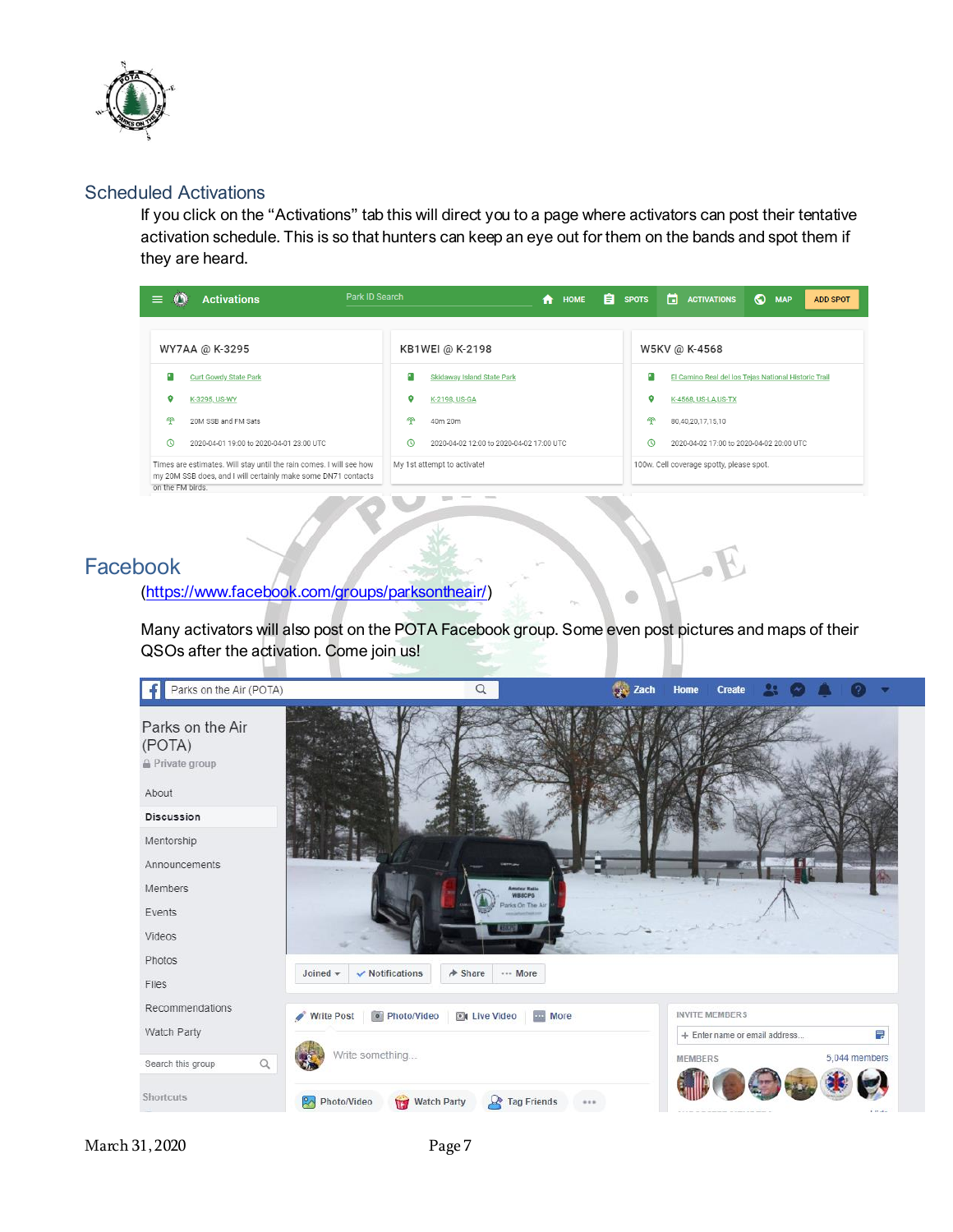

#### <span id="page-7-0"></span>**Slack** [\(https://parksontheair.slack.com](https://parksontheair.slack.com/))

Check out the spots channel. This channel grabs the spots from pota.us. If you want to set up notifications for this channel you can but be warned that there will be a lot of notifications.

Slack is also a good tool to quickly chat with the rest of the POTA group. There are several channels to talk in, below are a couple of the channels. Check it out, on desktop or mobile!

| 11:20 40*   |                                                                                                                                                                                                                                                           | $0$ $9$ $4$ $80%$ |              | 11:22 <b>12</b> 40                                                                                                                                                                                                                                                                                                                                                             | $0$ $\P$ $\triangle$ $80\%$                                                                                                                                                                                                                                                                                            |                                                                                                                                                                                                                                     | 11:23<br>м<br>图 40°                                                                                                                               | $0$ $\blacktriangledown$ 4 $29\%$ |
|-------------|-----------------------------------------------------------------------------------------------------------------------------------------------------------------------------------------------------------------------------------------------------------|-------------------|--------------|--------------------------------------------------------------------------------------------------------------------------------------------------------------------------------------------------------------------------------------------------------------------------------------------------------------------------------------------------------------------------------|------------------------------------------------------------------------------------------------------------------------------------------------------------------------------------------------------------------------------------------------------------------------------------------------------------------------|-------------------------------------------------------------------------------------------------------------------------------------------------------------------------------------------------------------------------------------|---------------------------------------------------------------------------------------------------------------------------------------------------|-----------------------------------|
| L D         | Parks On The Air                                                                                                                                                                                                                                          | Q                 | ÷            | $\circ$<br>Parks On The Air                                                                                                                                                                                                                                                                                                                                                    | Q                                                                                                                                                                                                                                                                                                                      |                                                                                                                                                                                                                                     | $\circ$<br>Parks On The Air                                                                                                                       |                                   |
| # potaspots |                                                                                                                                                                                                                                                           |                   | $\checkmark$ | # parksontheair                                                                                                                                                                                                                                                                                                                                                                |                                                                                                                                                                                                                                                                                                                        | $\checkmark$                                                                                                                                                                                                                        | # potapics                                                                                                                                        |                                   |
|             | POIA Spots APP 11:01 AM<br>Call: W5KZJ Freq: 7235<br>Ref: K-2991 Loc: US-TX<br>Name: Bonham State Park<br>Spotter: AA4MB<br>Comments: Thanks! Nice signal<br>into west Tennessee!<br>Time: 2020-03-31<br>15:01:19.863424<br>Add a spot at https://pota.us |                   |              | Dave W4JL 6:19 PM<br>around 3.554!                                                                                                                                                                                                                                                                                                                                             | W4JL will be at K-2975 Seven Islands State<br>Park in Knox County TN on 3/28/20 at 13:30<br>UTC to around 17:00 with 20, 30, 40 & 80!<br>My usual frequencies 14.048, 14.310, 10.118,<br>7.048, 7.184, 3.838, may try some 80 CW<br>I'm in TN till Monday, so look for a possibility<br>of another park from the area! |                                                                                                                                                                                                                                     | Aaron - N5PWD 8:40 PM<br><b>MAN</b><br>My first activation of the year K2363 made<br>133 Contacts not a bad way to start the year<br>official in. |                                   |
|             | POTA Spots APP 11:05 AM<br>Call: W5KZJ Freg: 7230<br>Ref: K-2991 Loc: US-TX<br>Name: Bonham State Park<br>Spotter: W5KZJ<br>Comments: NTX<br>Time: 2020-03-31<br>15:04:59.615715                                                                          |                   |              | 73 W4 IL<br>March 29th, 2020<br><b>KC1MIJ</b> 12:28 PM                                                                                                                                                                                                                                                                                                                         |                                                                                                                                                                                                                                                                                                                        |                                                                                                                                                                                                                                     | $\mathbf{G}^+$<br>$\overline{3}$<br>Josh, AE8JG 9:20 PM<br>Some photos from my activations today                                                  |                                   |
|             | Add a spot at https://pota.us<br>POTA Spots APP 11:14 AM<br>Call: W5KZJ Freg: 14309<br>Ref: K-2991 Loc: US-TX<br>Name: Bonham State Park<br>Spotter: W5KZJ<br>Comments: NTX<br>Time: 2020-03-31<br>15:14:27.455418<br>Add a spot at https://pota.us       |                   |              | Hi, all. I have a question about logs and the<br>R.A.D.A.R. Lion Awards.<br>I'm going to attempt this within the next<br>several weeks. This will involve 13 activation<br>in 24 hours.<br>Can I submit this as one log with all contacts<br>inside to make Rory's life easier?<br>Also, what date should I put on this log since<br>Chronological it will 2 days<br>3 replies |                                                                                                                                                                                                                                                                                                                        | G<br>January 5th, 2020<br>KOBMC (Ben) 2:57 PM<br>Here is the map for today's #POTA activation.<br>Thank you to all I believe this was my best<br>activation to date. Thanks to @k8mrd for the<br>videos that helped me get started. | time, there                                                                                                                                       |                                   |
|             | Message #potaspots                                                                                                                                                                                                                                        |                   | 똄            | Message #parksontheair                                                                                                                                                                                                                                                                                                                                                         |                                                                                                                                                                                                                                                                                                                        |                                                                                                                                                                                                                                     | $A_{\Delta}$<br>Message #potapics                                                                                                                 | ſΟ                                |
|             |                                                                                                                                                                                                                                                           |                   |              |                                                                                                                                                                                                                                                                                                                                                                                |                                                                                                                                                                                                                                                                                                                        |                                                                                                                                                                                                                                     |                                                                                                                                                   |                                   |

## <span id="page-7-1"></span>Getting Credit

## <span id="page-7-2"></span>Do I Submit my Log?

Hunters do not submit logs. It is the activators responsibility to upload their log for you to receive credit.

## <span id="page-7-3"></span>How Long Before Credit is Given?

Once an activator's log has been submitted to their log coordinator. The log coordinator uploads the log into the POTA database. Typically, this is synced overnight. So roughly a day after the activator's log is uploaded by the coordinator you should see your contact under your account.

#### Please be patient with the activator and the area log coordinator.

After 2 weeks, if you don't see credit for a contact you had with an activator, reach out to the activator. They should be able to let you know the status of the log being uploaded to the POTA database. The log coordinators that the activators submit their logs to are volunteers and most of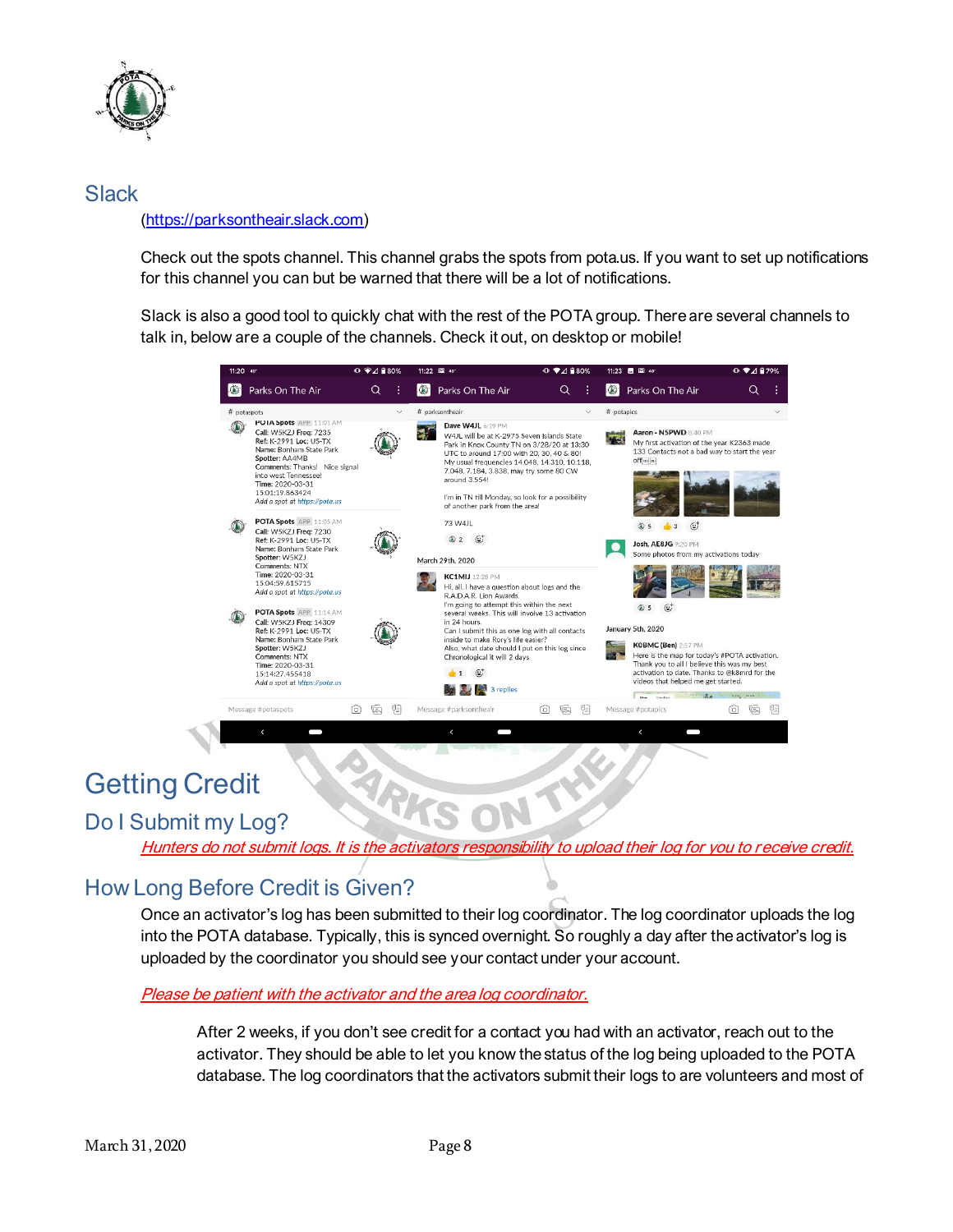

them have XYLs, kids, full time jobs, etc... So it's hard sometimes to keep up, especially when sickness comes into play.